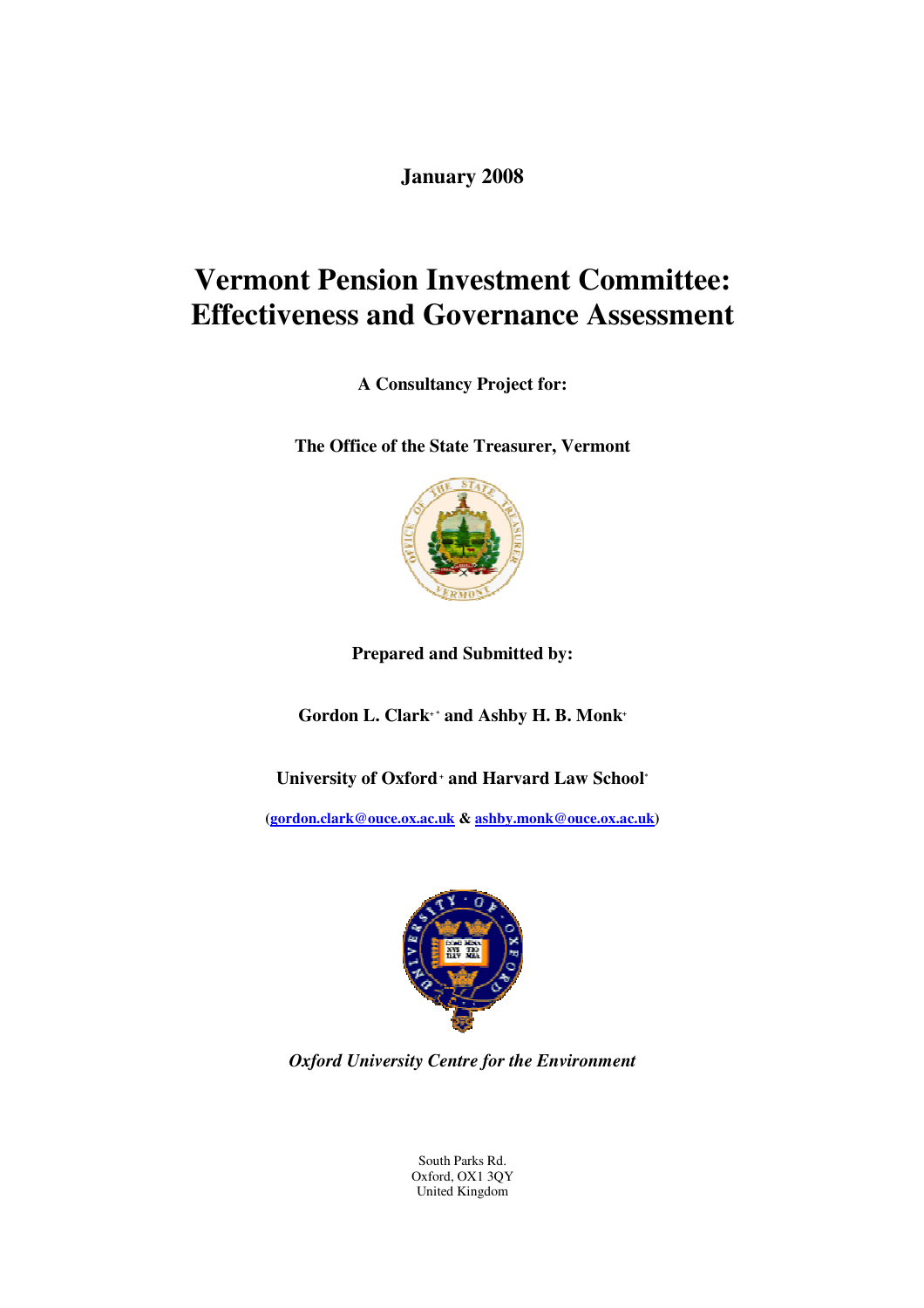

# **TABLE OF CONTENTS:**

i) Summary of Recommendations

ii) About the Authors

iii) Consultancy Mandate

1) Introduction

2) Analytic Context

3) Stage One Best Practice: Fundamental Attributes for Fund Efficacy

# 4) Stage Two Best Practice: Additional Attributes for Fund Excellence

5) References

6) Appendix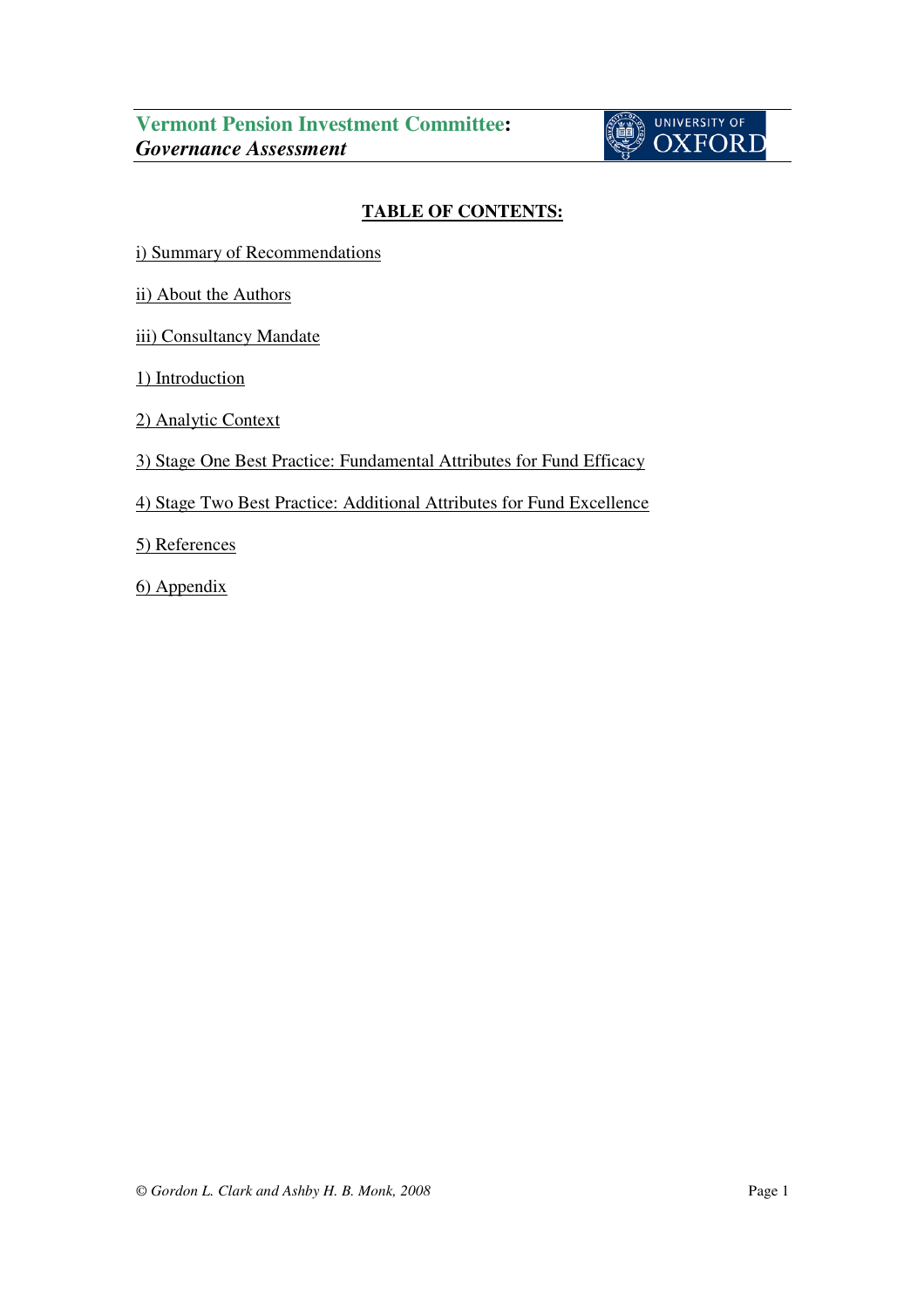# **i) Summary of Recommendations**

The following recommendations include short, medium, and long-term reforms. In our opinion, all are important and worthy of consideration. However, the reader is asked to consider the feasibility of each point in relation to the long-run objectives of Vermont's pension funds. In addition, it should be noted that the recommendations below are tailored to the VPIC.<sup>1</sup> As a multi-billion dollar financial institution with a highly complex governance structure, the below recommendations were specifically chosen to achieve 'good governance' within the VPIC:

- *1. We recommend that a mission statement and a set of consistent investment goals be established and communicated to all members such that it guides the decision-making of the VPIC.*
- *2. We recommend that VPIC appoint an independent and directly accountable CIO. (This would require new legislation to create the position and would require an appropriation.)*
- 3. *We recommend that VPIC mandates for external service providers include well-defined parameters for performance and a well-defined time horizon.*
- *4. We recommend that VPIC consider appointing an independent and expert Chair (this individual will, for example, set meeting agendas, liaise between participating funds and the VPIC, and oversee the performance of the service providers). (This would require new legislation.)*
- *5. We recommend that such a Chair be subject to a long-term contract and be hired on at minimum 20% of full time (i.e. one day per week). (This would require new legislation.)*
- *6. We recommend VPIC spend time developing an explicit statement of investment beliefs to be used as a point of reference for asset allocation, manager selection and investment decisions.*
- 7. *We recommend VPIC members become more aware of risk budgeting as a crucial principle for portfolio investment strategy and management.*
- 8. *We recommend that risk budgeting be explicitly incorporated in both the VPIC mission statement and its operational planning.*
- 9. *We recommend that VPIC consider further reducing the number of its external managers, taking into account its investment mission statement, the risk budgeting framework, and managers' contractual terms and conditions.*
- *10. We recommend that VPIC directly employ staff dedicated to providing financial management functions and legal services. In particular, this should at least include a CIO and a legal advisor familiar with the nuances of financial contracting (see C&M rec. #2 above). (This would require new legislation.)*

l <sup>1</sup> Indeed, this is the first consultancy report of its kind and was written specifically for the VPIC.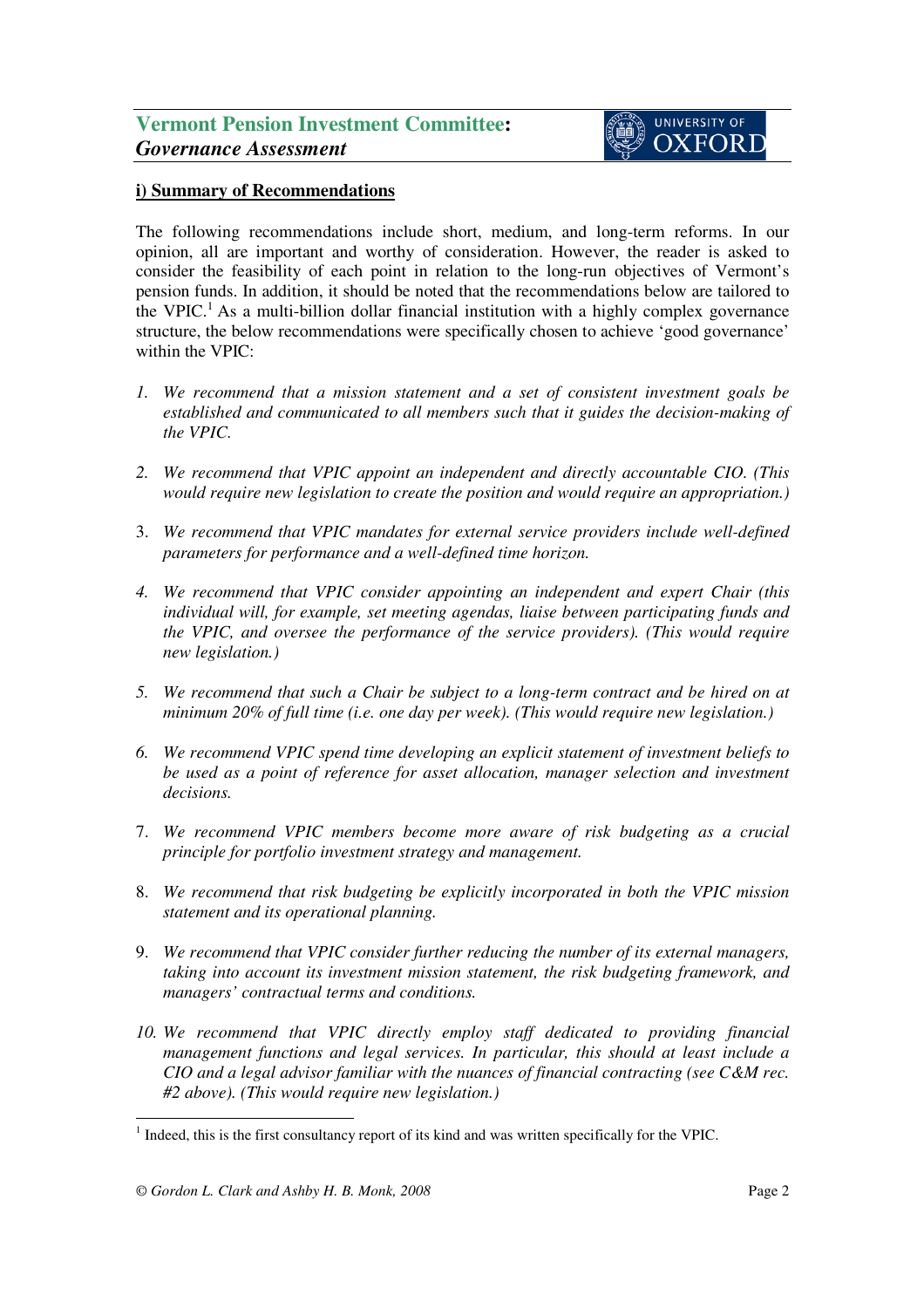- *11. We recommend that financial expertise be explicitly considered in the nomination, assessment, and appointment process of VPIC members. (This would require new legislation.)*
- *12. We recommend that re-appointment to the VPIC board include a process of performance evaluation in consultation with the appointing authority and the VPIC Chair. (This would require new legislation.)*
- *13. We recommend that VPIC consider a system of compensation for non-state employees that encourages greater levels of financial competency and participation at meetings. (This would require new legislation.)*
- *14. We recommend that employee members be provided by their employers with release time from their normal duties commensurate with their VPIC responsibilities (including time required for education and learning). (This may require new legislation.)*
- 15. *We recommend that VPIC make an explicit distinction between operational (e.g. manager selection) and strategic (e.g. asset allocation) issues when discussing fund strategy and performance.*
- *16. We recommend that VPIC meeting agendas and subcommittee deliberations prioritize strategic issues over operational imperatives. (This would only require new legislation if the deliberations resulted in noncompliance with contracting requirements.)*
- *17. We recommend that operational imperatives be the responsibility of a new VPIC appointed CIO, in consultation with VPIC and the investment subcommittee. (This would require new legislation.)*
- 18. *We recommend that VPIC be reduced in size to a more manageable number, going from 17 to something between seven and nine voting members (including the recommended independent Chair. The newly appointed CIO would be a non-voting member). (This would require new legislation.)*
- *19. We recommend that the size of the investment subcommittee be reduced to between four and six individuals (and that it and other sub-committees be recognized in statute). With respect to recommendation 18, if VPIC is reduced in size a subcommittee would still be necessary for dynamic decision making (especially if the reformed VPIC has 8 or more members). (This would require new legislation.)*
- *20. We recommend that VPIC have a point person deputized to make day to day decisions in the case of a time-sensitive investment decision; this may be a newly appointed Chair with financial expertise or a newly appointed CIO. (This would require new legislation)*
- 21. *We recommend that VPIC implement a comprehensive learning policy associated with financial competency, including required education for all members with yearly follow ups on new concepts and products. (This would require legislation to mandate and provide negative consequences for failure to comply.)*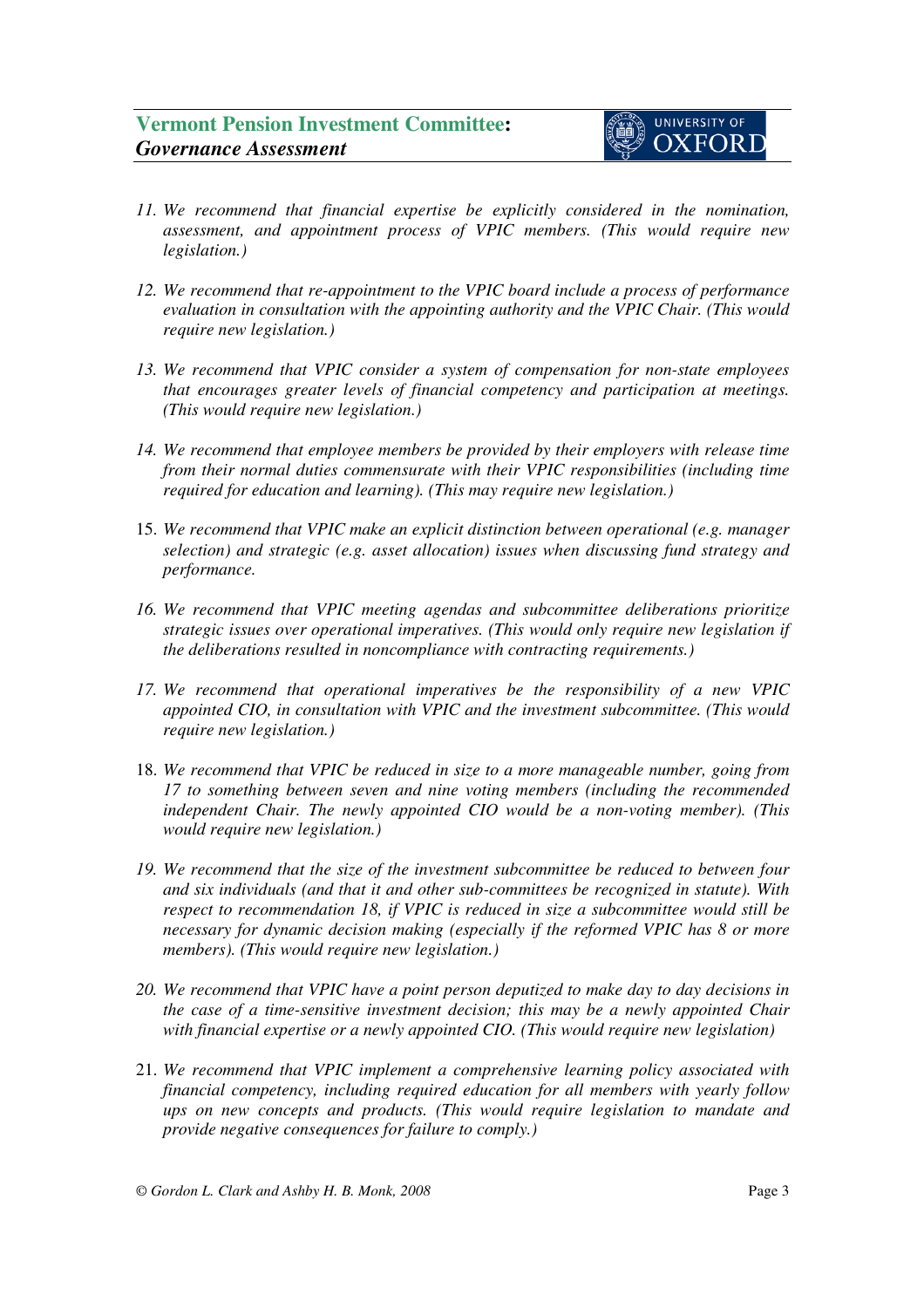### **ii) About the Authors**

**Gordon L. Clark** is the Halford Mackinder Professor of Geography, holds a Professorial Fellowship at St Peter's College and is currently a Senior Research Associate of the Labor and Worklife Program at Harvard Law School. His current research is on pension fund governance focusing upon the competence and consistency of decision-makers and the design of rules and regulations to enhance the investment performance of these crucial institutions (supported by the National Association of Pension Funds and Watson Wyatt). Related work centres on individual financial decision-making in defined contribution plans emphasizing the intersection between cognition and context (supported, in part, by the ESRC, Mercers, and Watson Wyatt). Recent books include The Geography of Finance (Oxford University Press, 2007) (with Dariusz Wójcik), Pension Fund Capitalism (OUP 2000), European Pensions & Global Finance (OUP 2003), and the co-edited Pension Security in the 21st Century (OUP 2003) and the Oxford Handbook of Pensions and Retirement Income (OUP 2006).

**Ashby H. B. Monk** is a PhD candidate in economic geography at the Oxford University Centre for the Environment and Christ Church College, University of Oxford. His doctoral research focuses on the impact of competitive strategy, globalisation and government on the design and implementation of benefit systems. He has published academic papers related to public and private sector pension funds, their design, their governance and their relationship to sponsoring organisations. He holds a graduate degree in international economics from the Sorbonne (Paris I), and an undergraduate degree in economics from Princeton University. He worked as an investment banking and private equity analyst in New York. Subsequently, he worked as a strategy consultant and then as an 'international economy editor' in the UK. In addition to his current academic position, he is a consultant to the Ontario Expert Commission on Pensions, an Editor at the Oxford International Review, and a referee for the Journal of Economic Geography.

### **iii) Consultancy Mandate**

This report was commissioned by the Vermont State Treasurer, subject to the approval of the Vermont State Attorney General's Office, in accordance with 2005 Act 50, which asks the Treasurer to provide the Vermont General Assembly with a report by a qualified independent party on the effectiveness of having the Vermont Pension Investment Committee (VPIC) manage the funds of the State Teachers' Retirement System of Vermont, the Vermont State Employees' Retirement System, and the Vermont Municipal Employees' Retirement System. Specifically, the contractual mandate requires the authors provide:

- $\triangleright$  An evaluation of the effectiveness of VPIC.
- $\triangleright$  A detailed governance gap analysis of the twelve pension fund governance best practices outlined in Clark and Urwin (2007) for the VPIC.<sup>2</sup>
- $\triangleright$  A series of recommendations for revising statutes, rules or policies to bring the VPIC and the three state pension funds into pension fund governance best practice compliance.

l <sup>2</sup> For further details, please refer to the paper: http://papers.ssrn.com/sol3/papers.cfm?abstract\_id=1019212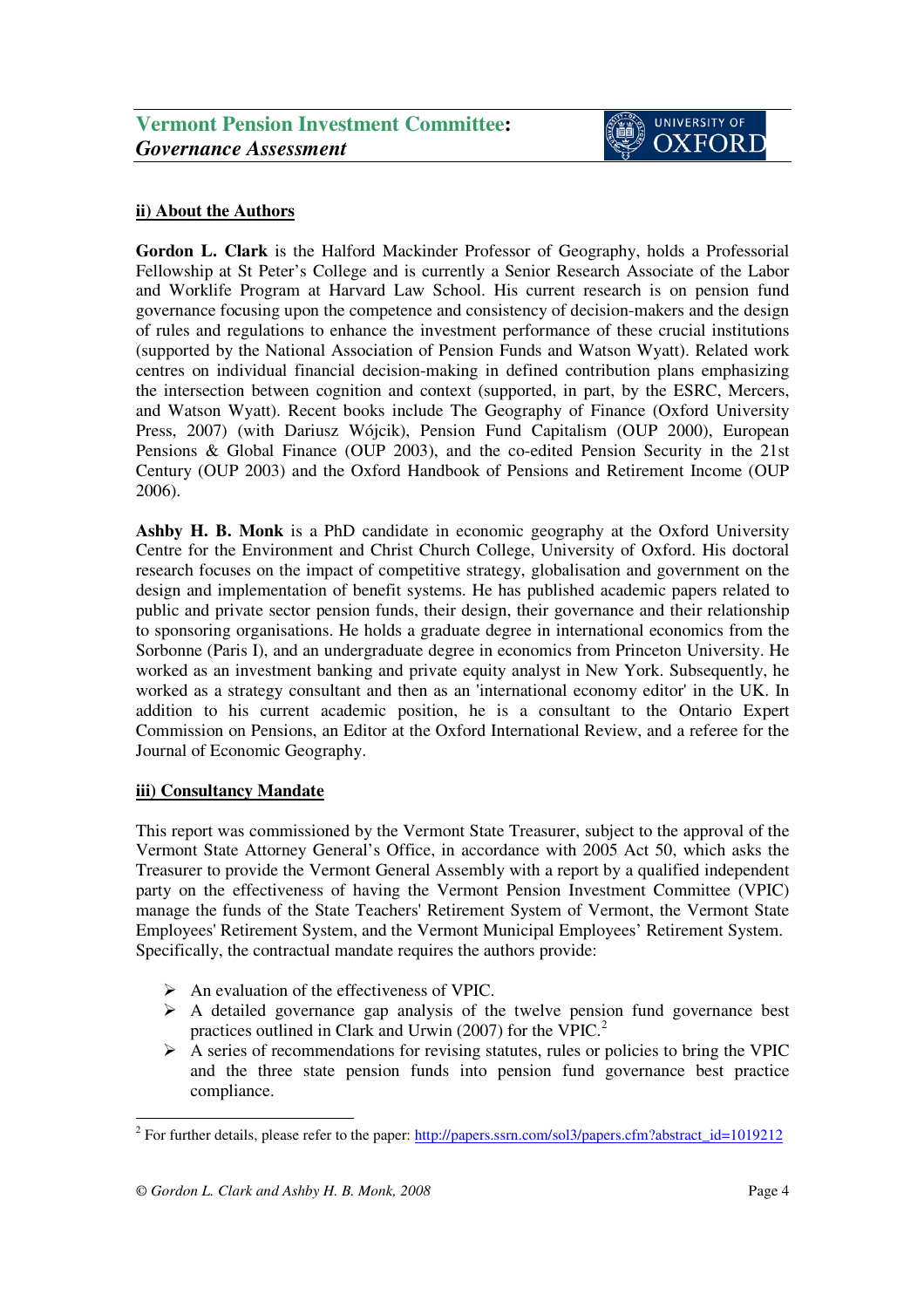# **1) Introduction**

### **a) Methods**

Assets for Vermont's three main pension funds are roughly \$3.5 billion, carrying enormous importance in terms of individual and community welfare. As such, this report seeks to assess VPIC's effectiveness through a governance gap-analysis. This is done through reference to twelve pension fund best practices established in Clark and Urwin (2007) who conducted a global research project on pension governance that studied public, private, small and large defined benefit and defined contribution pension plans. In this consultancy report, VPIC will be benchmarked against these best practices.<sup>3</sup> Gaps identified between the VPIC and industry best practice are reported. Subsequently, recommendations are made in order to redress any deficiencies.

All findings and recommendations in this report are based on a triangulation of the following data sources: First, we draw on existing literature, reports, statutes, legislation, meeting agendas, meeting minutes, and other documents provided by the Treasurer's Office. Second, we rely on data derived through interviews with VPIC stakeholders. VPIC stakeholders were given the opportunity to speak with the authors about the governance of VPIC. These interviews were directed by a predetermined set of questions that touched on those issues of relevance to this report.<sup>4</sup>

Finally, the authors were asked to include a competency evaluation of VPIC members. Unfortunately, due to insufficient responses to the online competency questionnaire, a formal presentation of this data was not possible.

### **b) Plan for Report**

This report proceeds as follows. Section two elucidates the analytic context, grounding the best practice principles in established academic and industry research. Section three begins the analytic portion of the report, engaging in an evaluation of VPIC's performance in six core best practice attributes for efficacy. Subsequently, section four evaluates VPIC's performance on an additional six best practice attributes for excellence. In each of the two previous sections, we list expectations, findings, and recommendations for improvement.

l <sup>3</sup> Clark and Urwin (2007) is available at: http://papers.ssrn.com/sol3/papers.cfm?abstract\_id=1019212

<sup>&</sup>lt;sup>4</sup> Please see the appendix for a list of interviews completed and the questions that were circulated before meetings.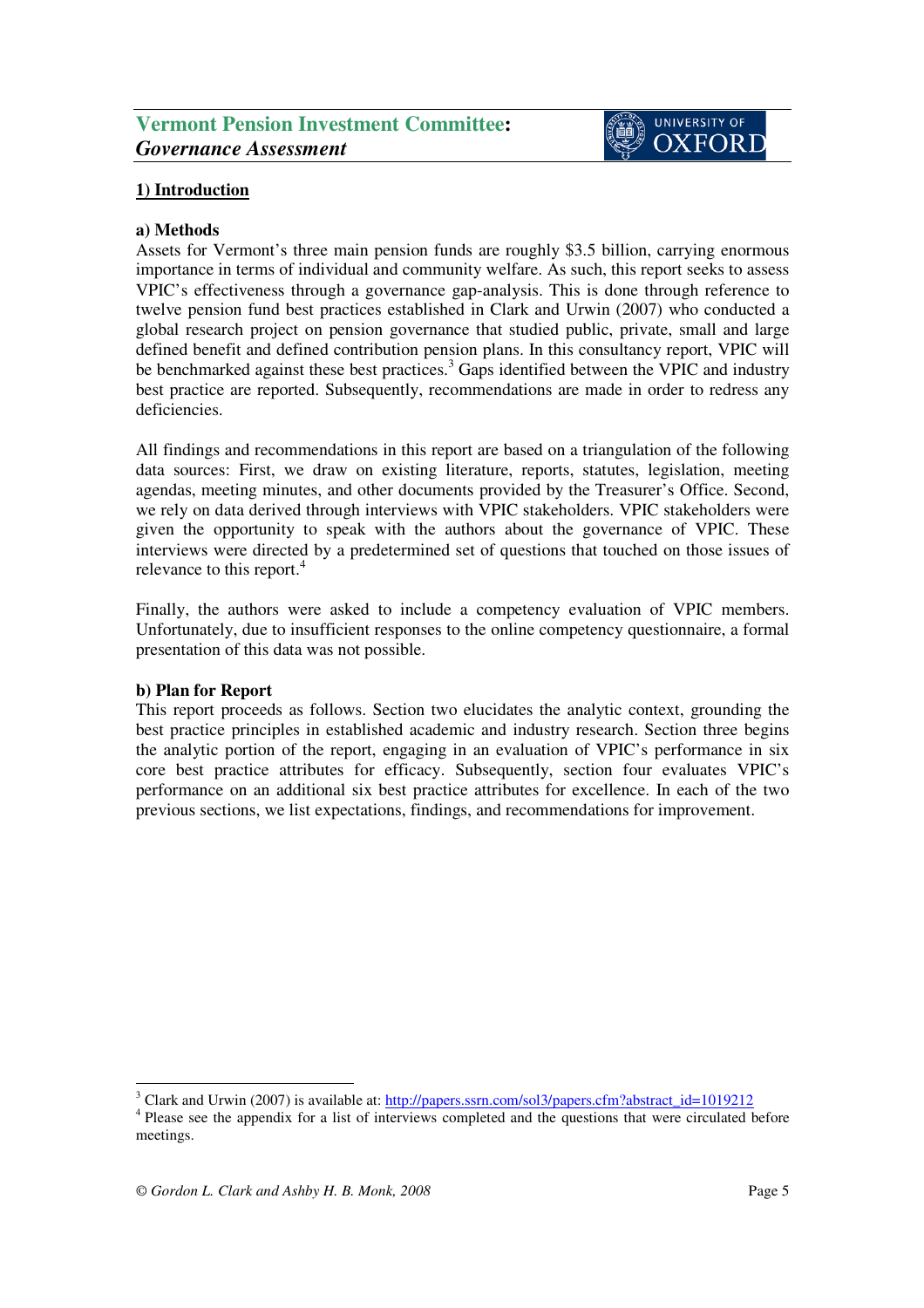# **2) Analytic Context**

### **a) Pension Fund Governance Background**

A successful financial institution is one that can evaluate and respond to financial innovation and, if necessary, implement changes in order to maintain organizational coherence with its stated objectives. Many pension plans acknowledge the importance of 'good governance' in this task. Moreover, good governance has financial payoffs. Academic research suggests that the difference between superior and poor governance practices can translate into as much as 100 to 300 basis points per year differences in investment returns (Ambachtsheer, 2007 and Watson Wyatt, 2006). Moreover, Clark and Urwin (2007) find that best-practice funds have a performance roughly 200 basis points per annum higher than average funds. To put this in context, this research suggests that good governance could contribute an additional \$35 to \$105 million dollars in returns each year to the VPIC.<sup>5</sup> This underscores the importance of this issue for all pension funds, including those classified as small or medium sized.

### **b) Pension Fund Governance Best Practices**

In this report, we view pension fund governance as a finite resource. Each pension fund has at its disposal a limited amount of time and money with which to pursue investment objectives. As highlighted above, there are clear payoffs from using these resources in an efficient and effective manner. This report focuses on the three key governance characteristics:

1) Institutional coherence: Pension funds must ensure that inherited organizational characteristics are managed in such a way that the long-term interest of beneficiaries and other stakeholders is maintained. Clark and Urwin refer to this as the "clarity and focus of investment objectives."

2) People: Human capital is clearly an important component of any organization, but institutions vary significantly in terms of internal competencies. Clark and Urwin focus on the people "involved in investment decision-making including reference to their skills and expertise."

3) Process: The process by which investment decisions are made is of the utmost importance, representing an important value generator for any financial institution. According to Clark and Urwin, process refers to "how investment decision-making is organized and implemented."

As Clark and Urwin (2007) show, "the best governed institutions are those that follow bestpractice across all three dimensions." Moreover, within these three characteristics are twelve best practices broken into two groups of six.

The first six characteristics represent fundamental attributes for efficacy. These are regarded as being within the reach of most pension funds.

- $\triangleright$  Mission clarity
- $\triangleright$  Effective resourcing
- $\triangleright$  Strong leadership

l <sup>5</sup> This assumes assets under management of \$3.5 billion.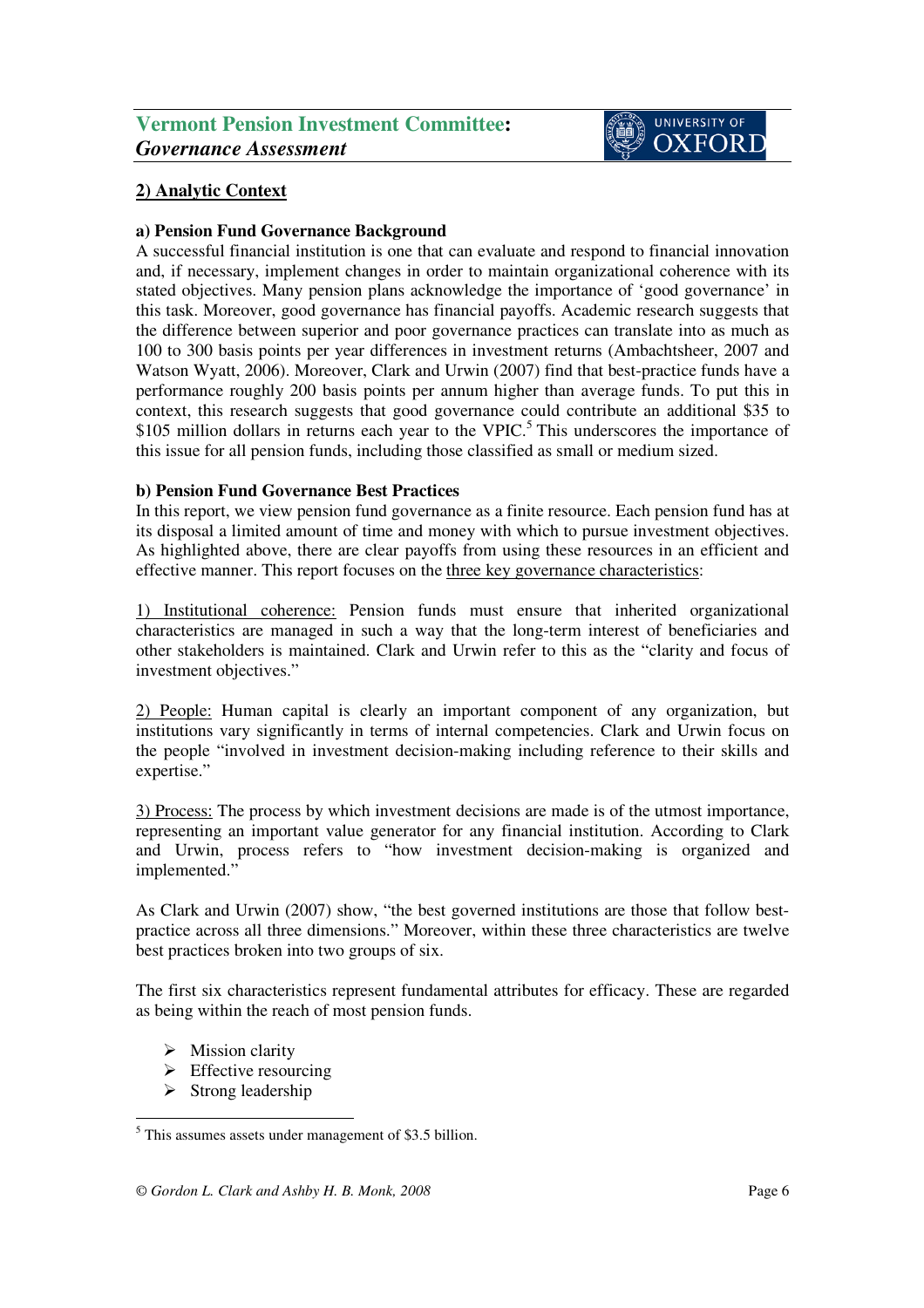# UNIVERSITY OF **OXFORD**

- $\triangleright$  Investment beliefs
- $\triangleright$  Risk budgeting
- $\triangleright$  Manager discipline

The next six characteristics represent additional attributes for fund excellence. These attributes differentiate the best in class funds from the rest. Indeed, these characteristics take 'good' funds and make them 'great'.

- $\triangleright$  Investment function
- $\triangleright$  Required competencies
- $\triangleright$  Compensation
- $\triangleright$  Competitive positioning
- $\triangleright$  Dynamic decision-making
- $\blacktriangleright$  Learning organization

### **c) Governance Gap Analysis**

For the governance gap analysis provided below, we include three pieces of information:

1) We provide the Clark and Urwin Best Practice requirement (C&U BP). This describes the requirements placed on the pension fund to be best practice compliant.

2) We provide our findings (C&M) in the case of VPIC.

3) We then provide our recommendation.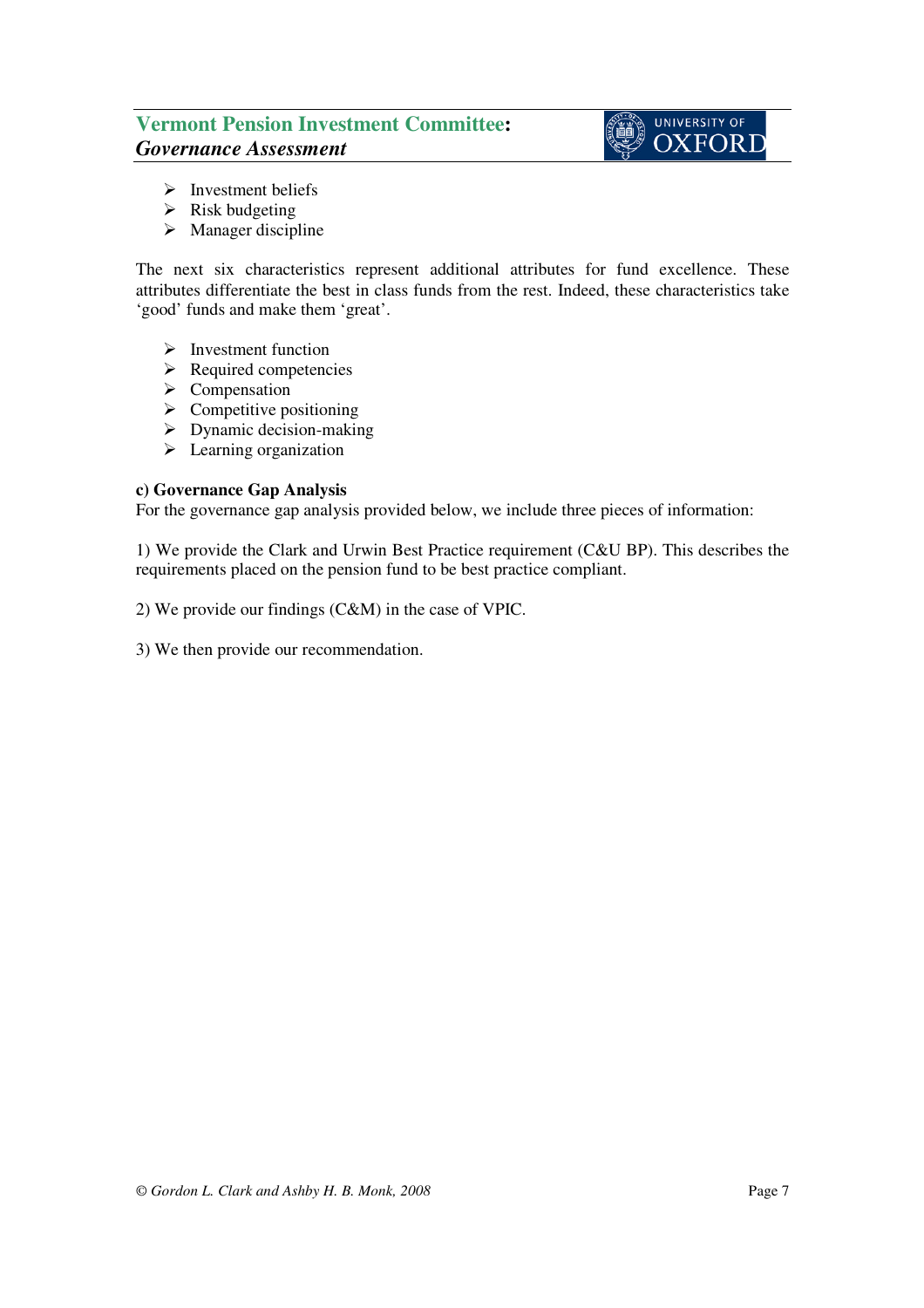# **UNIVERSITY OF OXFORD**

# **3) Stage One Best Practice: Fundamental Attributes for Fund Efficacy**

These fund attributes are regarded as being within the reach of most pension funds.

### **i) Mission Clarity:**

- C&U BP: Funds should match 'golden rules' such as maximizing beneficiary welfare with an accepted operational goal subject to certain constraints or risk parameters.
- C&M Findings: Interviewees identified a variety of 'goals' though many were not aware of an overarching 'mission statement'. We found no common agreement on operational objectives. When asked why VPIC exists, many referred to the original rationale that underpinned the establishment of VPIC: that is, reducing costs and time rather than any goals underpinning its investment operations.

Also, while there are explicit fund-specific target risk adjusted rates of return, most interviewees were not aware or did not indicate their awareness of the significance of these targets during interviews.

The above underscores a lack of mission clarity within the VPIC. As such, many felt that this has made managing the interests of each pension board difficult within the VPIC.

C&M Rec. # 1: *We recommend that a mission statement and a set of consistent investment goals be established and communicated to all members such that it guides the decision-making of the VPIC.* 

### **ii) Effective Resourcing:**

- C&U BP: Each element in the investment process should be allocated appropriate resources (financial and time) consistent with its potential impact on investment performance and required capabilities.
- C&M Findings: Many interviewees noted a significant reliance on New England Pension Consultants (NEPC). While nearly all interviewees were satisfied with the service provided by the consultants, it was noted that VPIC was demonstrably short on internal resources.

While resources are available to VPIC beyond NEPC, these resources are shared with the Treasurer's Office. VPIC apparently has no staff that is directly accountable to it. In addition, the VPIC is required by statute to use the Attorney General as legal counsel. However, many respondents felt that this constrained investment decisions due to difficulties and complexities associated with financial innovation and contracting.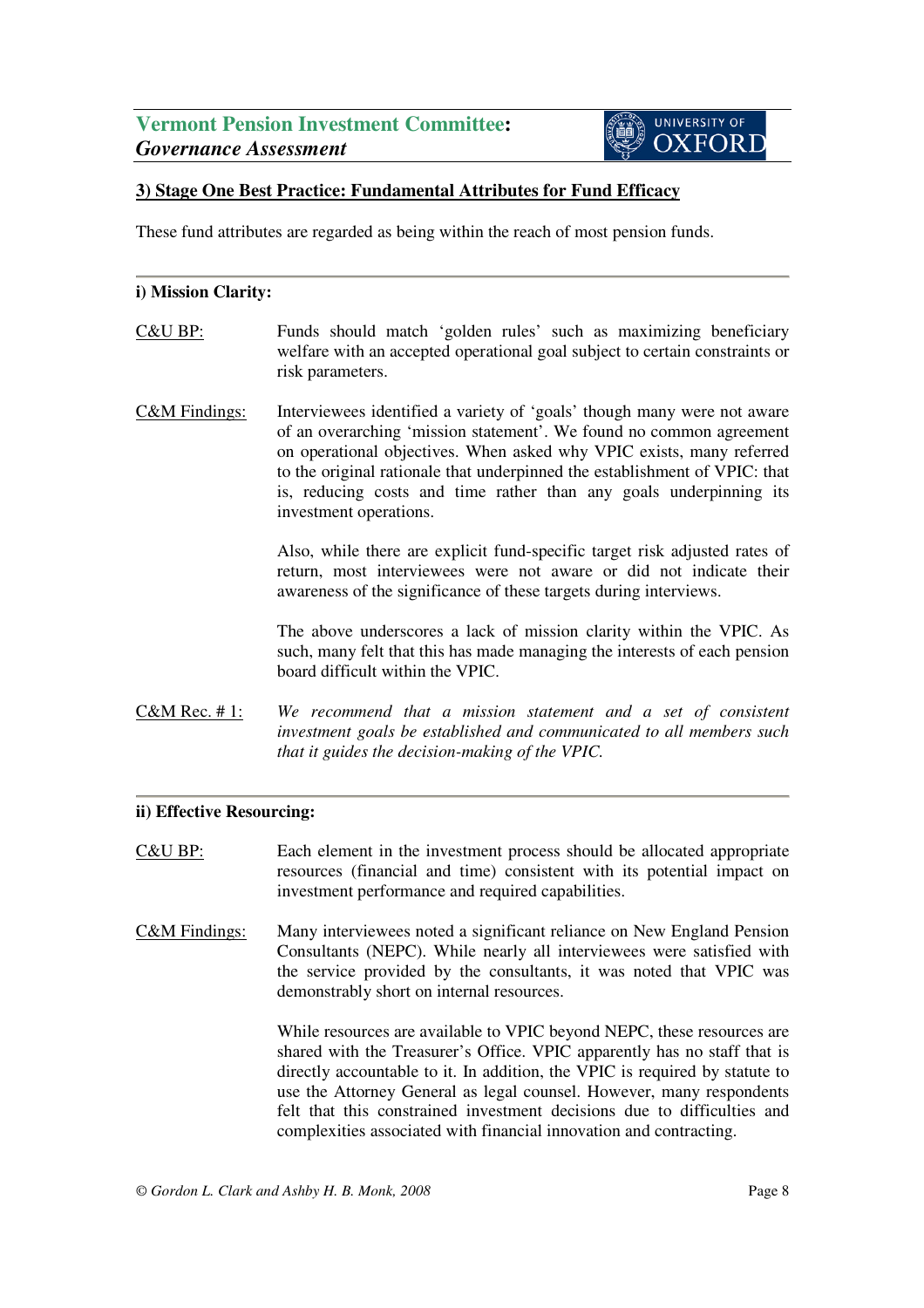It was noted that there is no written description of the contracting process and respective responsibilities of the Offices of the Treasurer, Attorney General and the consultant therein.

Interviewees viewed a potential appointment of a CIO as a positive step forward. However, to gain acceptance, selection would need to be based on a competitive appointment decided by the VPIC board.

- C&M Rec. #2: *We recommend that VPIC appoint an independent and directly accountable CIO.<sup>6</sup>*
- C&M Rec. #3: *We recommend that VPIC mandates for external service providers include well-defined parameters for performance and a well-defined time horizon.*

### **iii) Strong Leadership:**

- C&U BP: Funds with highly qualified and respected board chairpersons, in particular those that encourage a culture of accountability and responsibility among board members, demonstrate better investment performance.
- C&M Findings: The VPIC Chair rotates every two years and is nominated from within the board. The Chair is tasked with setting agendas and ensures that meetings are effective. Some respondents felt the role of Chair within VPIC lacks the necessary (and statutory) clout to fulfill the role of a 'strong leader'. This is partially due to the Chair's lack of independence. It was accepted that an appointed and expert Chair would improve board functioning; selection of such an individual would necessarily be done on the basis of a competitive search decided by the VPIC board.
- C&M Rec. #4: *We recommend that VPIC consider appointing an independent and expert Chair (this individual will, for example, set meeting agendas, liaise between the participating funds and the VPIC, and oversee the performance of the service providers).*
- C&M Rec. #5: *We recommend that such a Chair be subject to a long-term contract and be hired on at minimum 20% of full time (i.e. one day per week).*

l

<sup>&</sup>lt;sup>6</sup> We recognize that certain duties would be transferred from the staff of the Treasurer's office to that of the CIO, which, in our opinion, is completely appropriate.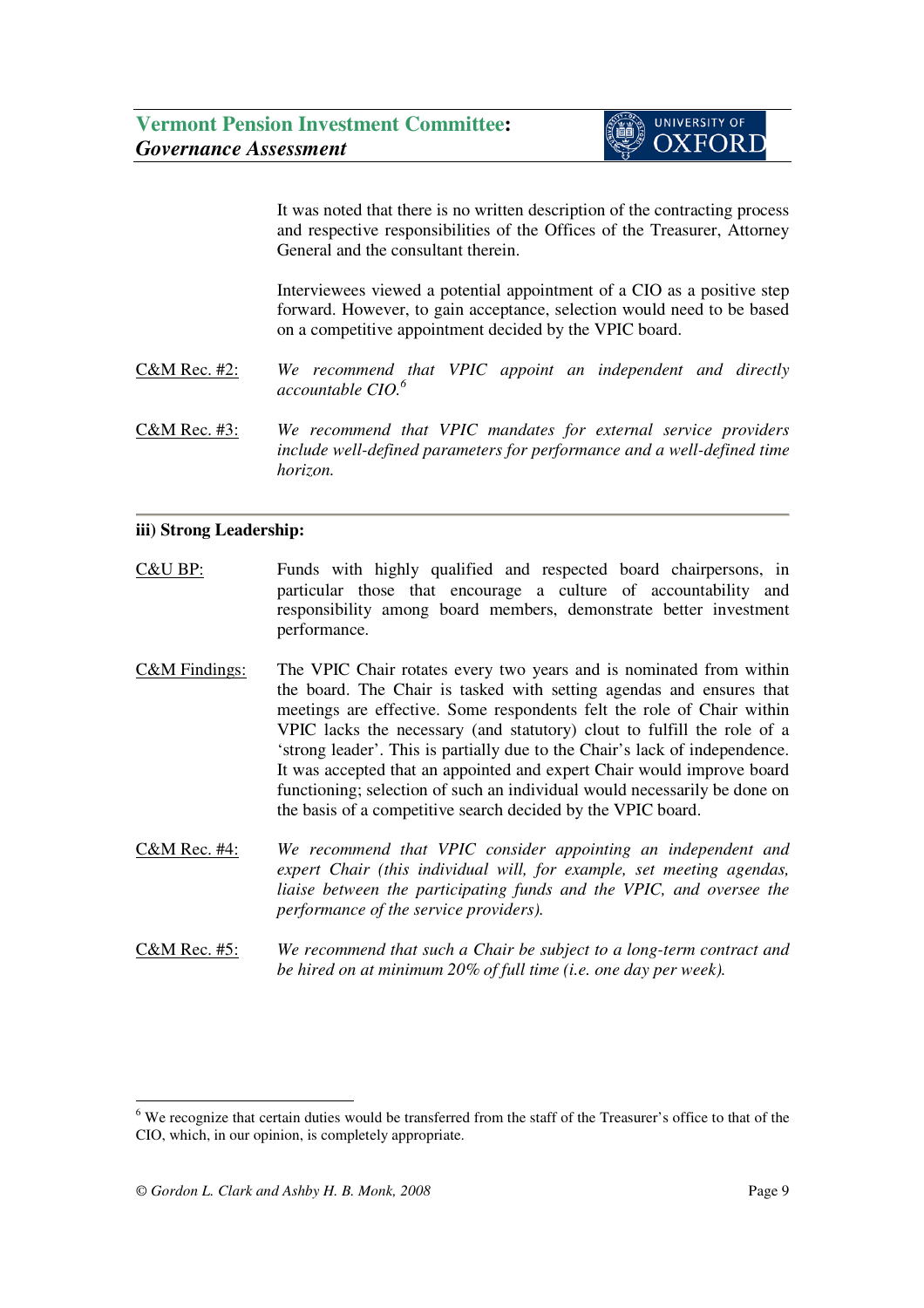### **iv) Investment Beliefs:**

- C&U BP: Only with a clear and accepted belief structure, which refers to the underlying assumptions and commitments of board members about how the world (e.g. financial markets) works, can an institution sustain a competitive advantage in financial markets.
- C&M Findings: Few interviewees could articulate their investment beliefs or could identify shared VPIC beliefs. In particular, there appears to be little recognition of the significance of strategic asset allocation vis-à-vis operational imperatives.
- C&M Rec. #6: *We recommend VPIC spend time developing an explicit statement of investment beliefs to be used as a point of reference for asset allocation, manager selection and investment decisions.*

### **v) Risk Budget Framework:<sup>7</sup>**

- C&U BP: Funds should review the investment decision making process through reference to a 'risk budget' that aligns investment goals with the institutional risk profile. Strategic asset allocation is a crucial component of risk budgeting.
- C&M Findings: Most interlocutors were not aware of the notion of a risk budget. Some respondents did have some awareness due to a recent NEPC education forum in which risk budgeting was discussed. Some VPIC stakeholders indicated that the risk adjusted rate of return was a part of decisionmaking.
- C&M Rec. #7: *We recommend VPIC members become more aware of risk budgeting as a crucial principle for portfolio investment strategy and management.*
- C&M Rec. #8: *We recommend that risk budgeting be explicitly incorporated in both the VPIC mission statement and its operational planning.*

### **vi) Manager Discipline:**

- C&U BP: Managers should be subject to strict performance criteria and have clear mandates over set periods of time such that their goals are aligned with those of the institution over the long-term.
- C&M Findings: Managers are benchmarked and are subject to peer review. This information is provided to VPIC by NEPC. According to some

l <sup>7</sup> For more details on risk budgeting, please refer to Figelman, 2004; Sharpe, 2002; and Urwin, et al, 2001.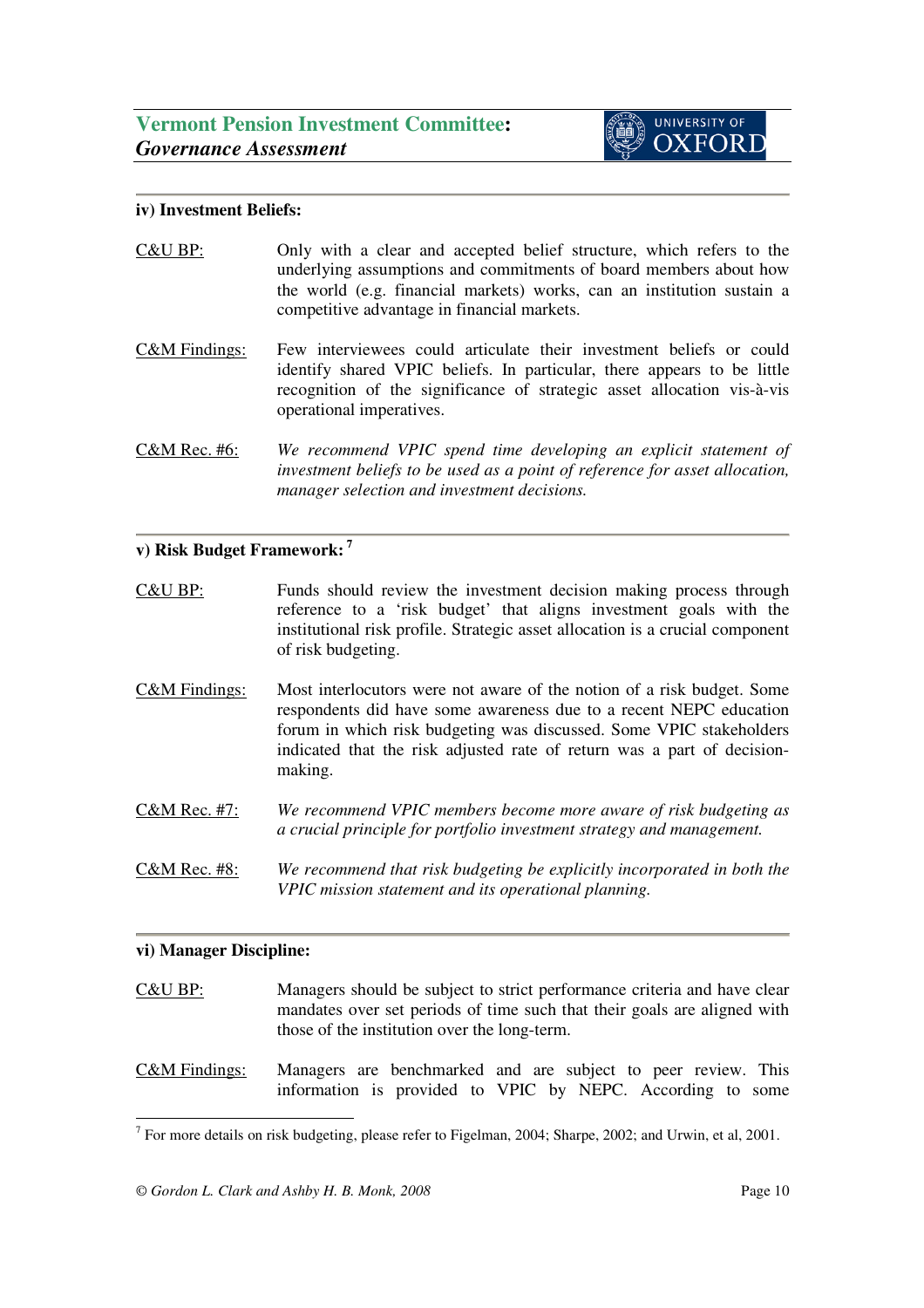

interviewees, few managers have been terminated in the recent past due to underperformance. We noted widespread lack of knowledge on this issue.

Some interviewees were concerned about the manager selection process, noting that it can be at times "non-competitive" (i.e. where there is only one manager to choose from) or non-transparent. Moreover, some noted that manager selection was sometimes made based on incomplete information (e.g. before seeing the contract details).

Some interviewees felt that the number of managers remained too high, notwithstanding the intention to use VPIC to minimize the number of investment managers (and the related costs).

C&M Rec. #9: *We recommend that VPIC consider further reducing the number of its external managers, taking into account its investment mission statement, the risk budgeting framework, and managers' contractual terms and conditions.<sup>8</sup>*

l

<sup>&</sup>lt;sup>8</sup> We recognize that VPIC has already dramatically reduced its managers as part of the unitization process. Nevertheless, we recommend close scrutiny of the list of current managers in the hope of further reductions.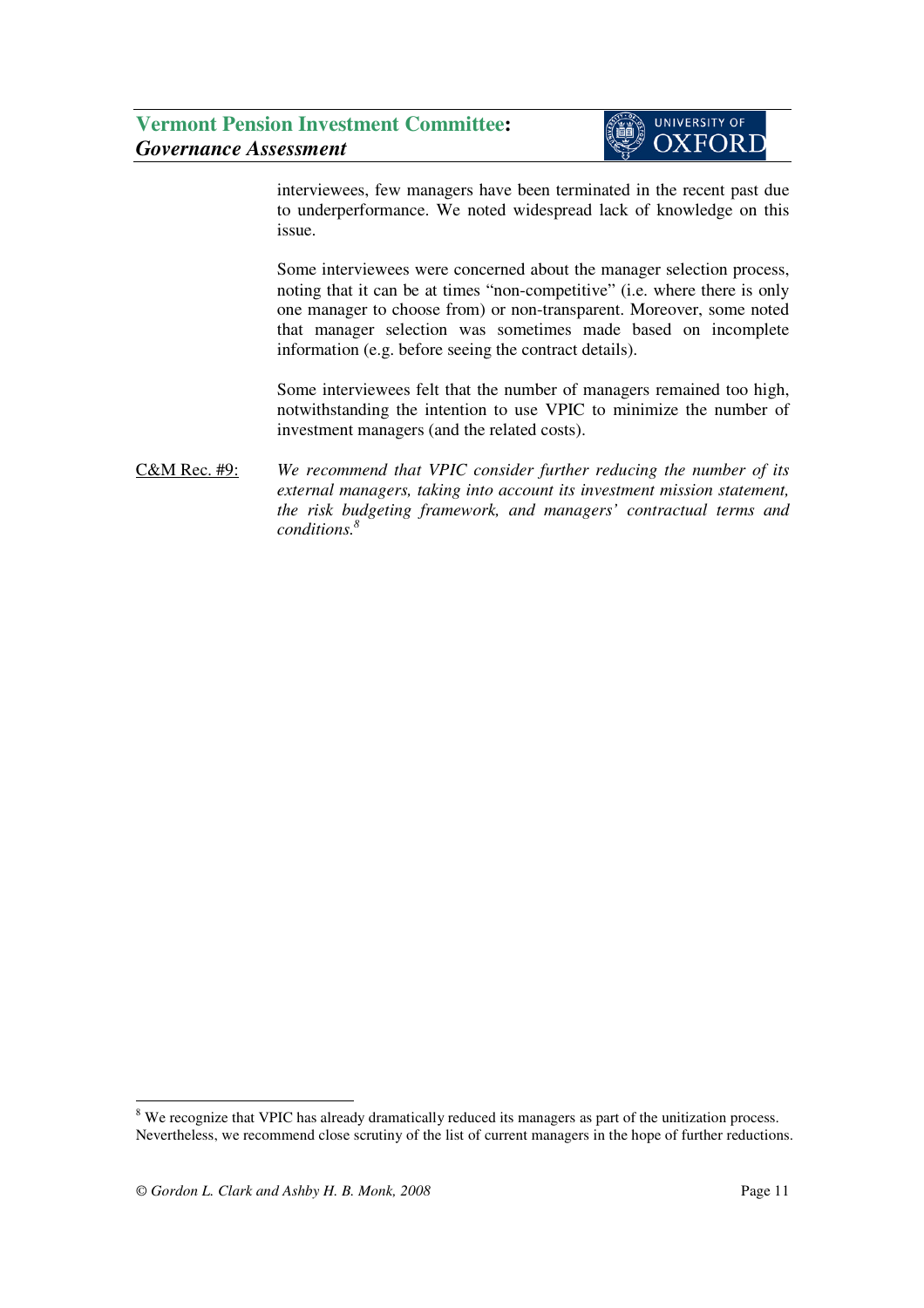### **4) Stage Two Best Practice: Additional Attributes for Fund Excellence**

The next six characteristics represent additional attributes for fund excellence. These differentiate the best in class funds from the rest. Indeed, these characteristics take 'good' funds and make them 'great'.

#### **i) Effective Investment Function:**

- C&U BP: Funds should have thorough and highly competent investment professionals tasked with clearly specified responsibilities and be subject to clear lines of accountability.
- C&M Findings: As noted above, VPIC does not have dedicated staff tasked with investment analysis and operations. It relies on NEPC and employees from State government.

Many also noted that legal advice should come from counsel with explicit financial experience and expertise. Indeed, a majority of interviewees felt the ongoing need to work with the Attorney General's office on issues associated with financial innovation and contracting was a constraint to implementing complex investments.

C&M Rec. #10: *We recommend that VPIC directly employ staff dedicated to providing financial management functions and legal services, thereby making VPIC staff directly accountable to the board and not another State agency. In particular, this could at least include a CIO and a legal advisor familiar with the nuances of financial contracting (see C&M Rec. #2 above).<sup>9</sup>* i

### **ii) Required Competencies:**

C&U BP: Selection to a pension fund board or investment committee should take into account candidates' numeracy, skills of logical reasoning, and their understanding of risk and probability. As financial markets become more complex, meeting fiduciary responsibility requires that trustees meet certain minimum levels of competency relevant to financial decisionmaking.

C&M Findings: Many noted that the VPIC board has a diverse set of competencies. It was also noted that the appointment and re-appointment process (at the appointing authority) does not take into consideration financial expertise. Also, since many board members have had long tenures, it was noted that not enough turnover on the VPIC board has occurred to bring in the necessary skills.

l

<sup>&</sup>lt;sup>9</sup> VPIC's assets under management (over \$3 billion) and complex demands and relationships associated with three underlying pension boards warrant this specific recommendation.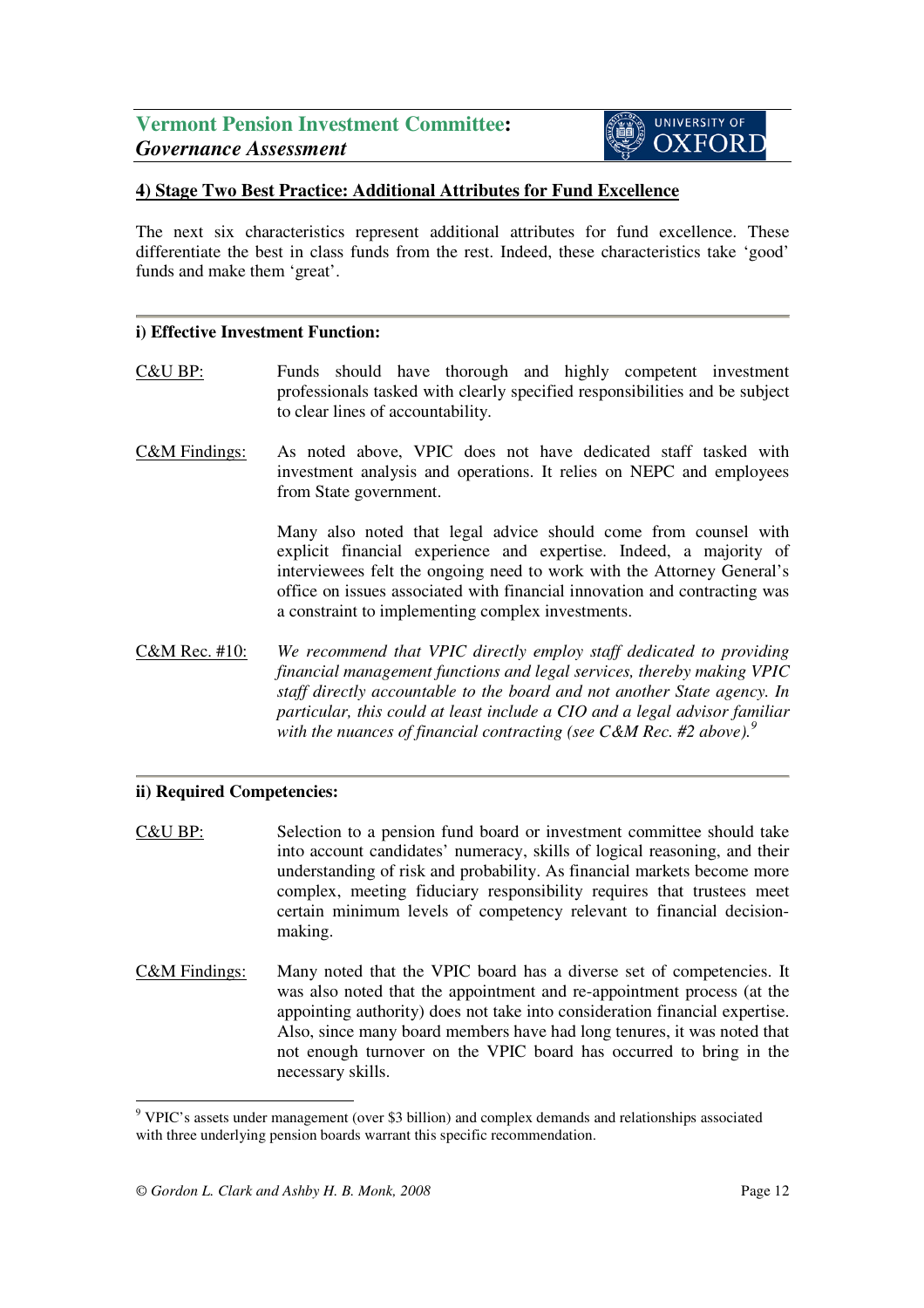

| C&M Rec. #11:                                    | We recommend that financial expertise be explicitly considered in the |  |  |  |  |
|--------------------------------------------------|-----------------------------------------------------------------------|--|--|--|--|
| nomination, assessment, and appointment process. |                                                                       |  |  |  |  |

C&M Rec. #12: *We recommend that re-appointment to the VPIC board include a process of performance evaluation in consultation with the appointing authority and the VPIC Chair.* 

### **iii) Compensation:**

- C&U BP: Funds should have a system of reward explicitly linked to the investment mission and performance of the institution, creating a shared responsibility for investment performance vis-à-vis stated objectives.
- C&M Findings: Current board members are not normally paid for participating on the VPIC. They are reimbursed for mileage, and (in some cases) the time taken is compensated to the employer. In fact, many viewed payment as unpalatable since it would effectively be "double dipping" (i.e. getting paid for VPIC work while also being paid for normal work).
- C&M Rec. #13: *We recommend that the VPIC consider a system of compensation for non-state employees that encourages greater levels of financial competency and participation at meetings.*
- C&M Rec. #14: *We recommend that employee members be provided by their employers with release time from their normal duties commensurate with their VPIC responsibilities (including time required for education and learning).*

### **iv) Competitive Positioning:**

- C&U BP: Funds should take an inventory of their investment decision making process, acknowledging existing limitations and act accordingly to remedy such limitations with ex-officio appointments. This would facilitate a greater focus on investment innovation, which will drive superior returns over the long-term.
- C&M Findings: Some noted that VPIC is not a nimble financial institution, and yet they are investing in financial products that require dynamic responses. In the opinion of these individuals, this necessitates greater internal resources. When discussing competitive positioning, nearly all respondents viewed operational imperatives as being discussed more frequently than strategic investment issues.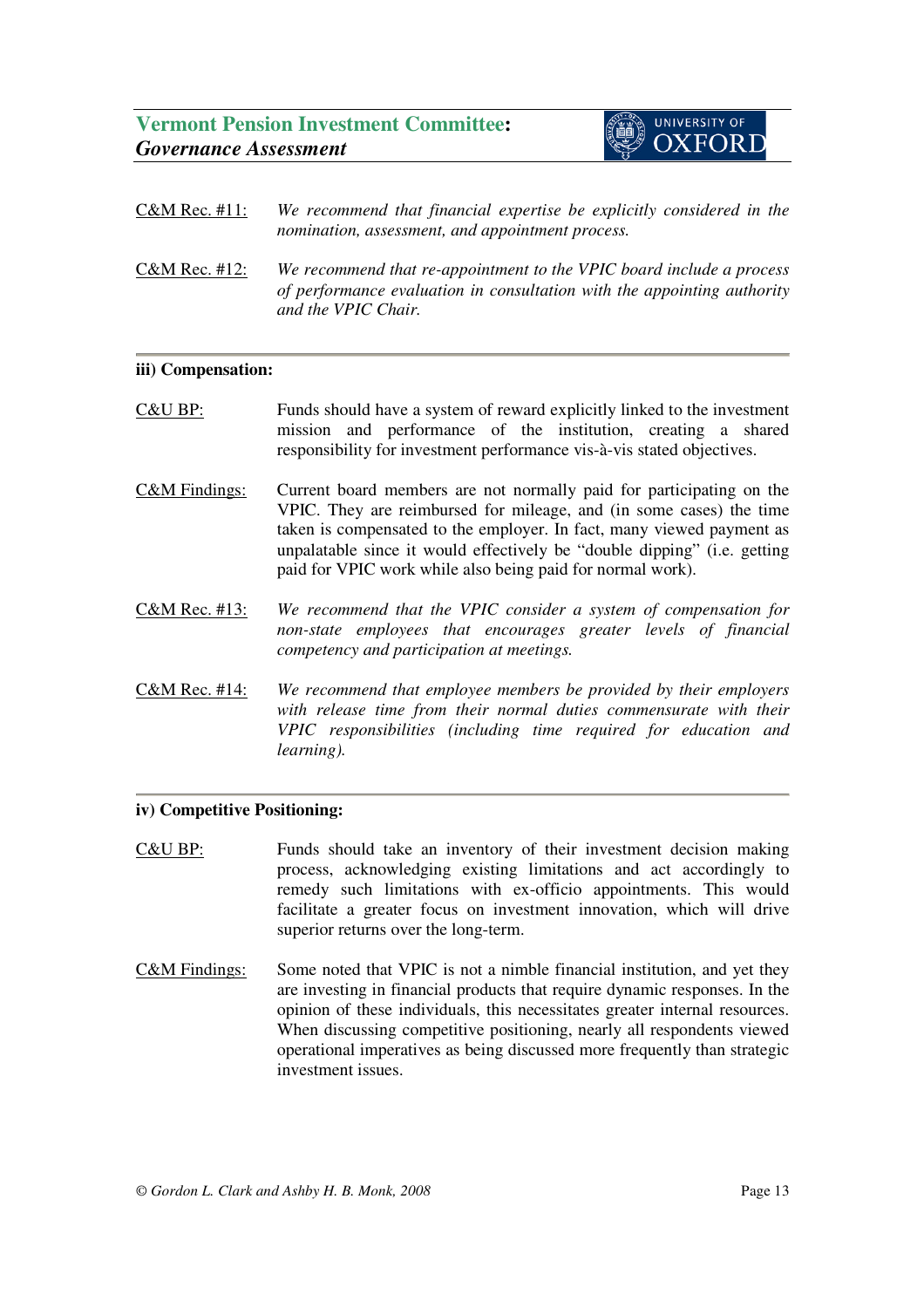

- C&M Rec. #15: *We recommend that VPIC make an explicit distinction between operational (e.g. manager selection) and strategic (e.g. asset allocation) issues when discussing fund strategy and performance.* C&M Rec. #16: *We recommend that VPIC meeting agendas and subcommittee deliberations prioritize strategic issues over operational imperatives.*
- C&M Rec. #17: *We recommend that operational imperatives be the responsibility of a new VPIC appointed CIO, in consultation with the VPIC and the investment subcommittee.*

### **v) Dynamic Decision-Making:**

- C&U BP: Funds should be capable of responsive decision-making. This should be on a real-time basis rather than a calendar-time basis.
- C&M Findings: Nearly all interviewees felt that the current 17 person board was unwieldy and simply too large for efficient and effective investment decision-making. Due to a general sense of mistrust, interviewees viewed the current size and shape of the VPIC and sub-committees as meeting political commitments but not financial requirements.

The investment sub-committee meets approximately an additional eight days per year. But sub-committee meetings, which are the dynamic decision makers within VPIC, are also viewed by many as too large. It was noted that some of these meetings have 10 people.

There is no individual tasked with day to day decision making. There is no systematic plan for responding to an emergency. All dynamic responses are seen to be the remit of the consultant NEPC.

- C&M Rec. #18: *We recommend that VPIC be reduced in size to a more manageable number, going from 17 to something between seven and nine voting members (including the recommended independent Chair. The newly appointed CIO would be a non-voting member).*
- C&M Rec. #19: *We recommend that the size of the investment subcommittee be reduced to between four and six individuals (and that it and other sub-committees be recognized in statute). With respect to recommendation 18, if the VPIC is reduced in size a subcommittee would still be necessary for dynamic decision making (especially if the reformed VPIC has 8 or more members.*
- C&M Rec. #20: *We recommend that VPIC have a point person deputized to make day to day decisions in the case of a time-sensitive investment decision; this may be a newly appointed Chair with financial expertise or a newly appointed CIO.*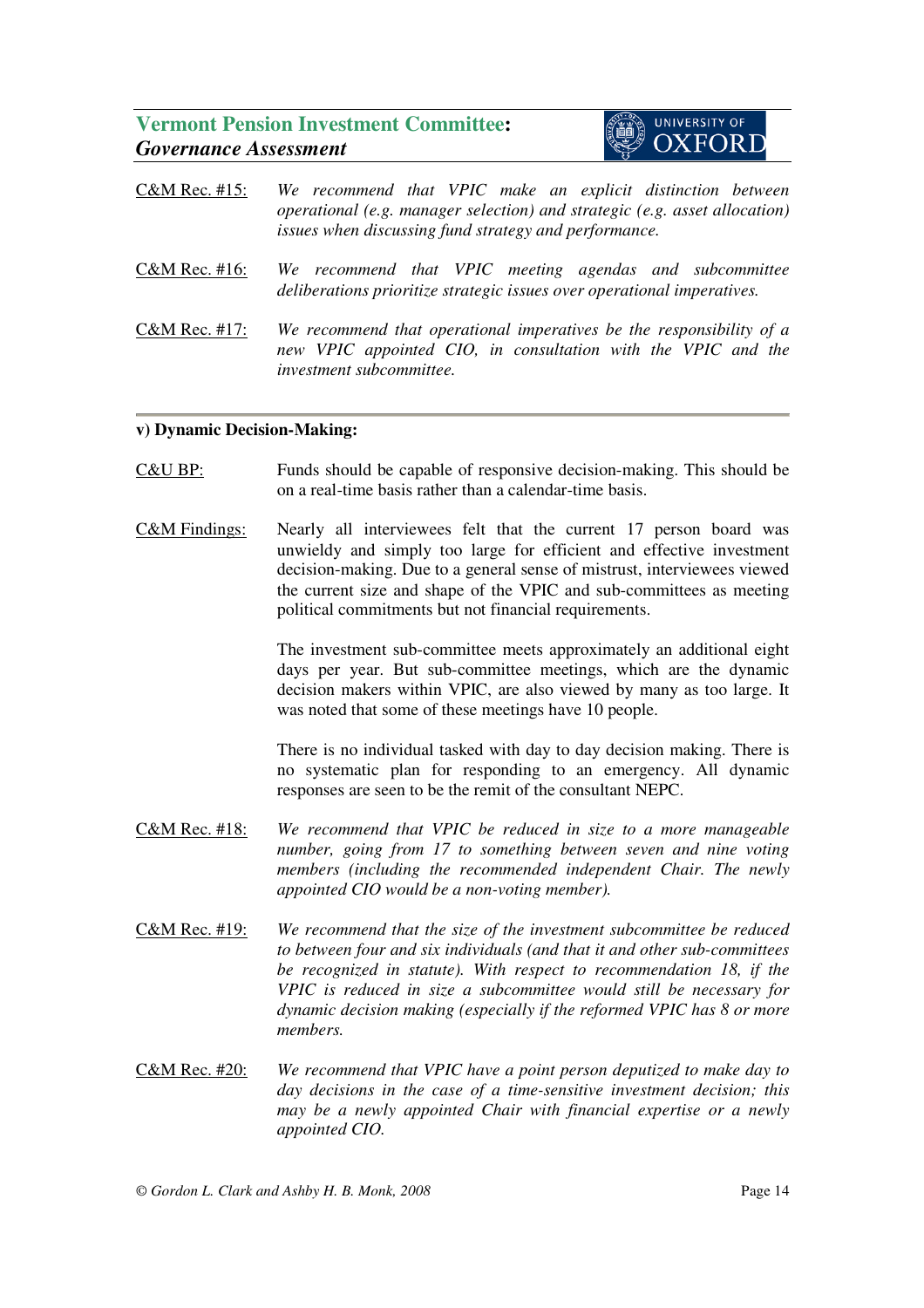

### **vi) Learning Organization:**

- C&U BP: Funds should deliberately encourage innovation, challenge common assumptions, and evolve in a way that reflects its past experiences.
- C&M Findings: There are occasional opportunities for learning, but attendance is not required. However, nearly all noted the need for more education of members. Moreover, it was noted in several meetings that there was no institutionalized learning process.
- C&M Rec. #21: *We recommend that VPIC implement a comprehensive learning policy associated with financial competency, including required education for all members with yearly follow ups on new concepts and products.*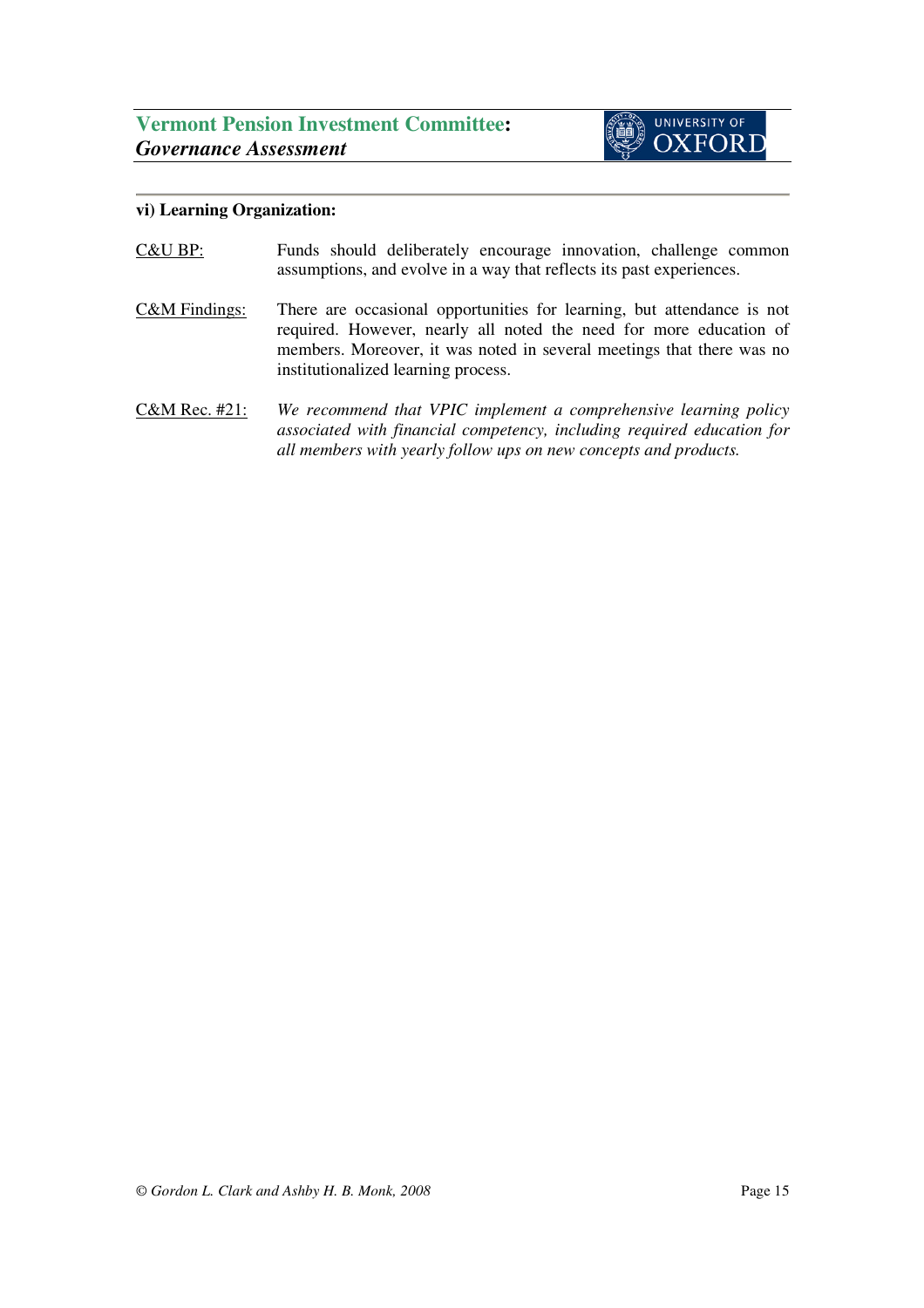# **5) References**

Ambachtsheer, K. 2007. Pension Revolution: A Solution to the Pensions Crisis. New York: J. Wiley

Clark, G. L. and R. Urwin (2007). "Best-Practice Investment Management: Lessons for Asset Owners from the Oxford–Watson Wyatt Project on Governance." Available at SSRN: http://ssrn.com/abstract=1019212.

Figelman, I. (2004). Optimal active risk budgeting model. The Journal of Portfolio Management, 22 - 35.

- Sharpe, W. F. (2002). Budgeting and monitoring pension fund risk. Financial Analysts' Journal, 74 - 86.
- Urwin, R. C., Breban, S. J., Hodgson, T. M, & Hunt, A. (2001). Risk budgeting in pension investment. British Actuarial Journal, 3, 319 - 347.

Watson Wyatt. 2006. Changing Lanes. Reigate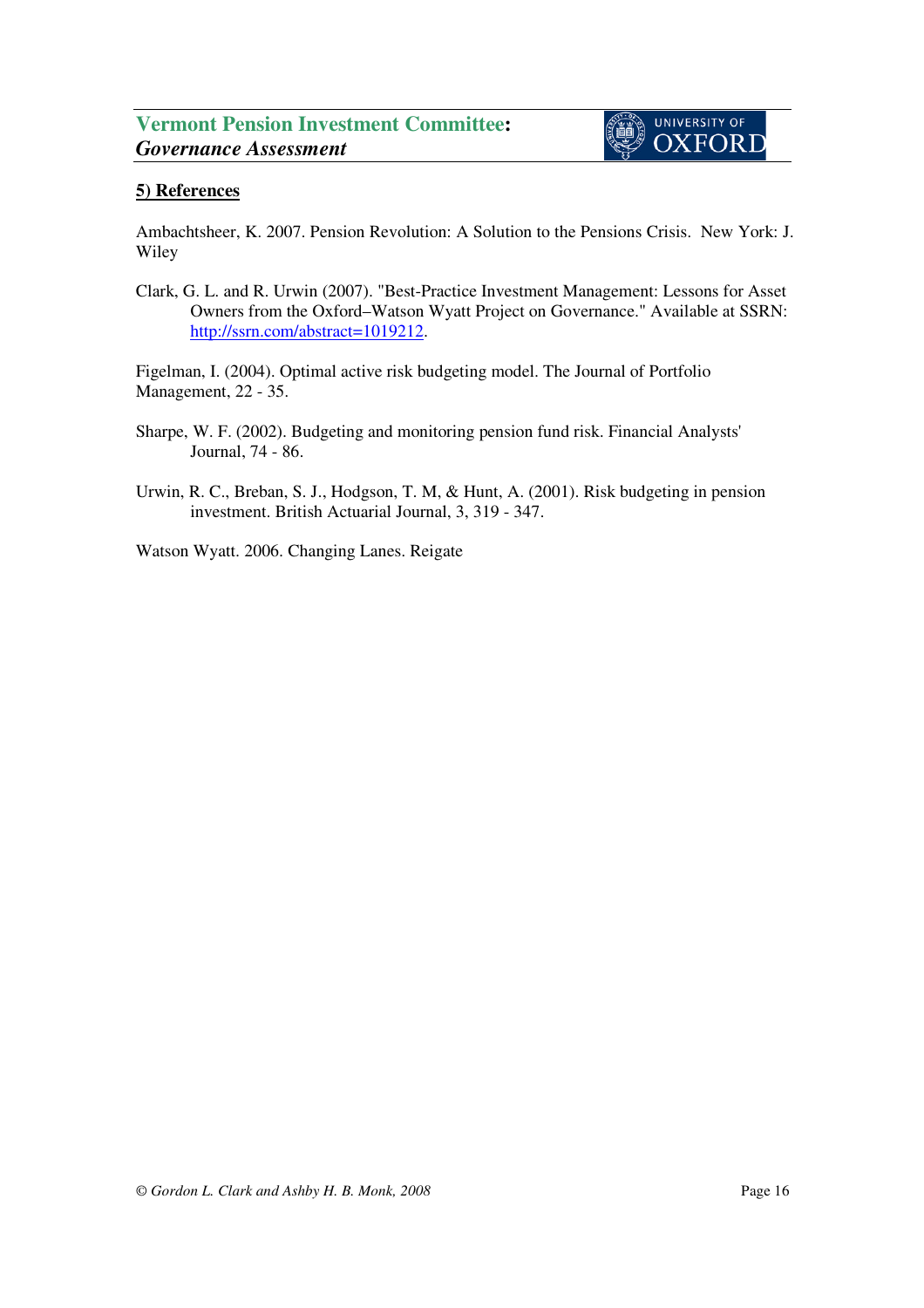

# **6) Appendix**

### **List of Interviews:**

| <b>IISA time</b> | <b>Wednesday, Nov 7</b>                                                            | <b>IISA time</b> | <b>Thursday, Nov 8</b>                                       | <b>IISA time</b> | <b>Friday, November 9</b>                        |
|------------------|------------------------------------------------------------------------------------|------------------|--------------------------------------------------------------|------------------|--------------------------------------------------|
|                  |                                                                                    |                  |                                                              |                  |                                                  |
| 10:00 AM         | Jeb Spaulding - Treasurer                                                          | 9:00 AM          | Steve Jeffrey (VMERS Chair)                                  | 9:00 AM          | Steve Rauh - (VMERS Gov's<br>appointee)          |
|                  |                                                                                    |                  |                                                              |                  |                                                  |
| 11:15 AM         | Vaughn Altemus (VPIC Vice Chair<br>& VSTRS designee for Ex-officio @<br>Education) | 11:00 AM         | NEPC - Investment Consultant                                 | 10:15 AM         | Annie Noonan - VSEA Executive<br>Director        |
|                  |                                                                                    |                  | David Minot - Treasurer's Office                             |                  | Jim Reardon - (VSERS Ex-                         |
| 12:30 PM         | Tom Candon (VSTRS designee for<br>Ex-Officio @ BISHCA)                             | 12:15 PM         | Staff (Director of Finance &<br>Investments)                 | 11:30 AM         | Officio/Commissioner of Finance<br>& Management) |
|                  |                                                                                    |                  |                                                              |                  |                                                  |
|                  |                                                                                    |                  |                                                              | 12:45 PM         | Dick Johannesen- (VSERS<br>Gov's appointee)      |
|                  |                                                                                    |                  |                                                              |                  |                                                  |
|                  |                                                                                    |                  |                                                              |                  |                                                  |
| <b>USA time</b>  | <b>Monday, November 19</b>                                                         | <b>USA time</b>  | <b>Tuesday, November 20</b>                                  |                  |                                                  |
|                  |                                                                                    |                  |                                                              |                  |                                                  |
| 10:00 AM         | Jay Kaplan - (VSTRS Board)                                                         | 9:00 AM          | Bill Griffin & Jaye Johnson -<br>(AG's Office) legal councel |                  |                                                  |
|                  |                                                                                    |                  |                                                              |                  |                                                  |
| 10:45 AM         | Donna Holden - Treasurer's Office<br>Staff                                         | 9:30 AM          | Jeff Fannon- VT-NEA union                                    |                  |                                                  |
|                  |                                                                                    |                  |                                                              |                  |                                                  |
| 11:30 AM         | Liz Desmond - (Investment Mgr.) @<br>Mondrian Investments                          | 10:00 AM         | Jon Harris - VSTRS Chair                                     |                  |                                                  |
|                  |                                                                                    |                  |                                                              |                  |                                                  |
|                  |                                                                                    | 11:00 AM         | Warren Whitney - VPIC and<br><b>VSERS Chair</b>              |                  |                                                  |

### **Questions and Talking Points:**

### **1) Mission Clarity:**

- A. What is the 'explicit' goal or goals of the VPIC?
- B. To what extent do you think these goals are important in VPIC deliberations?
- C. Are these or other goals discussed in VPIC deliberations? Please specify.

### **2) Effective Resourcing:**

- A. What resources are available to the VPIC in formulating investment objectives and seeing them implemented?
- B. Are those resources adequate, given your responsibilities?
- C. Are you aware of short-comings?

### **3) Strong Leadership:**

- A. What are the responsibilities of the VPIC board Chairperson?
- B. How would you describe the process of decision-making, and do you think the time set aside for VPIC deliberation is adequate?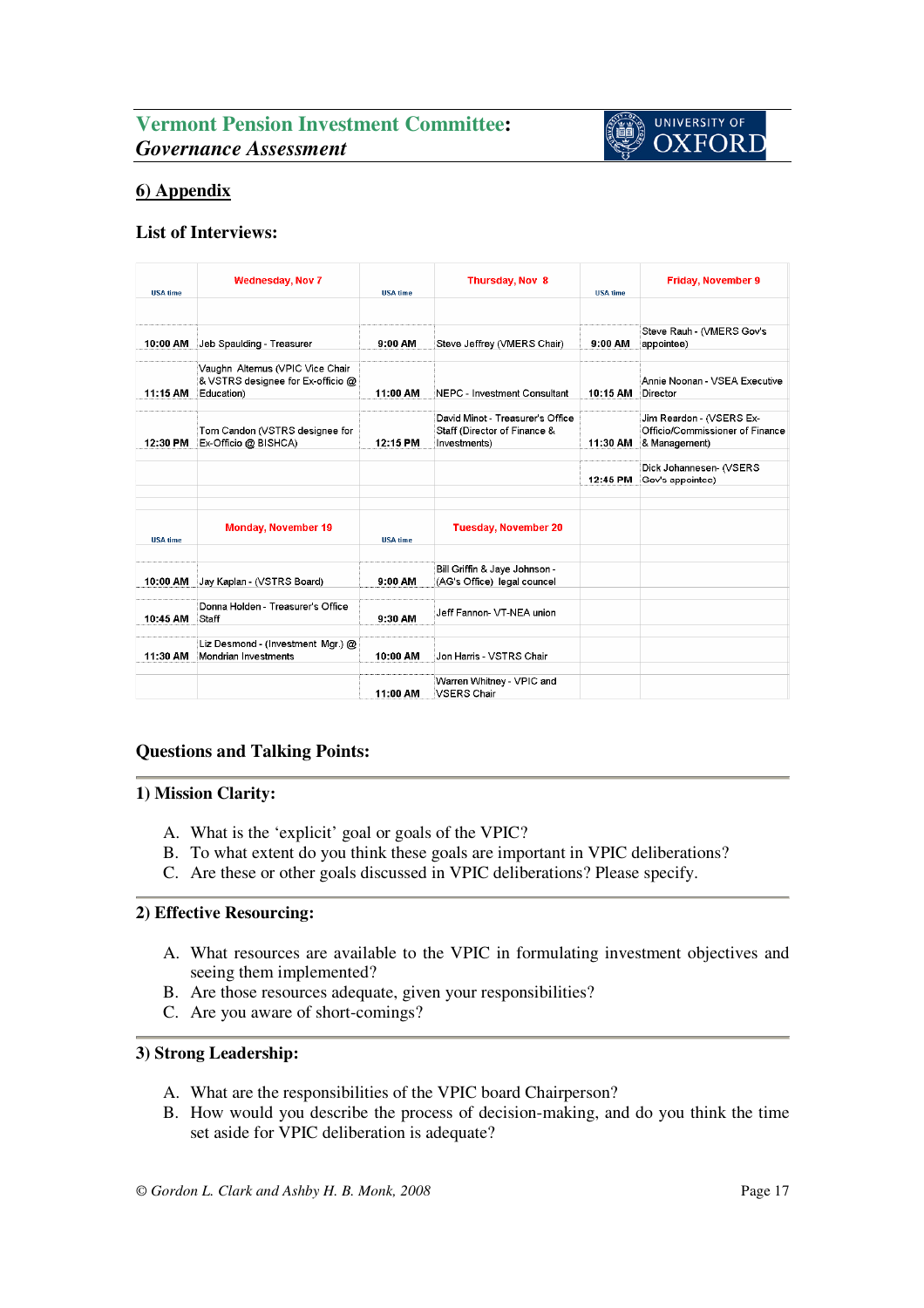

- C. Some boards use attendance incentives, 360 degree annual assessments, even reappointment assessments. Does VPIC use these sorts of protocols? If not, should these protocols be introduced to the VPIC?
- D. What are the apparent strengths and weaknesses of the VPIC board?

### **4) Investment Beliefs:**

- A. Do you think that the VPIC has a long-term mandate, or is it best if it responds to the short-term volatility of financial markets?
- B. Is volatility of markets a central concern, or is the rate of return more important?

### **5) Risk Budget Framework:**

- A. Are you aware of the notion of a risk budget?
- B. Has this been explained at the board level?
- C. Is it utilized when setting operational objectives?

### **6) Manager Discipline:**

- A. How many external managers are used by the VPIC?
- B. What performance criteria are used to assess their short-term and long-term performance?
- C. Are you aware of recent terminations of manager mandates for poor performance? If so, please provide details.

### **7) Effective Investment Function:**

- A. Please comment on the professional standing of VPIC professional staff.
- B. Please explain their qualifications and experience in relation to similarly placed professionals in the investment industry.
- C. Are there any problems with recruitment?
- D. How are VPIC professionals assessed in terms of performance?

### **8) Required Competencies:**

- A. Please comment on the range of skills and qualifications available on the VPIC board.
- B. Please explain how board members were first appointed and whether there is a regular review and formal re-appointment process.
- C. Are there any apparent short-comings in terms of skills on the VPIC board?

### **9) Compensation:**

- A. How are current board members remunerated?
- B. Should there be a change in the way VPIC board members are compensated? If so, how?